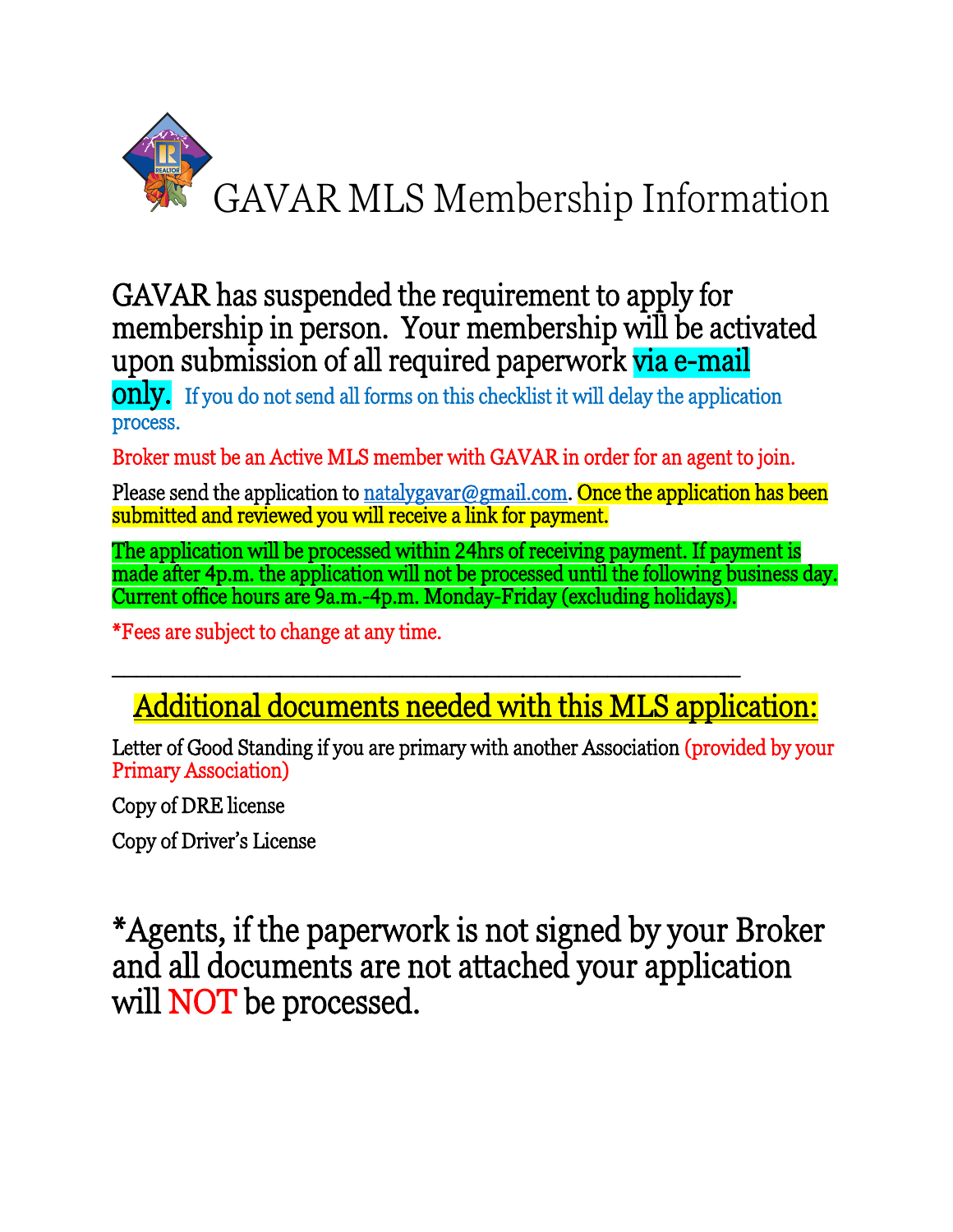

## **Greater Antelope Valley** Association of REALTORS<sup>®</sup>

1112 West Avenue M-4 Palmdale, CA 93551 Phone: (661) 726-9175

Website[: www.gavar.org](http://www.gavar.org/)

**New agent member applications will be processed within 24 hrs. of submission**. Office Hours: 9:00 A.M. – 4:00 P.M. (Monday – Friday) (excluding holidays) Lunch hours: 12:15 p.m. -1:00 p.m.

*\*Agents MUST include a copy of your DRE License & legible Driver's License for identification purposes.Payment Type: Visa, MasterCard, Discover,* 

|                                                                                    | <b>AGENT ID</b>                                                                                                                                                                                                                                                     |  |  |  |  |  |
|------------------------------------------------------------------------------------|---------------------------------------------------------------------------------------------------------------------------------------------------------------------------------------------------------------------------------------------------------------------|--|--|--|--|--|
| *Name:<br>Please print legibly                                                     | <b>Provided by GAVAR</b>                                                                                                                                                                                                                                            |  |  |  |  |  |
|                                                                                    |                                                                                                                                                                                                                                                                     |  |  |  |  |  |
| *City: __________________________________*Zip: _________________________________   | (Processing may take up to 24 hours for MLS Access)                                                                                                                                                                                                                 |  |  |  |  |  |
| *Cell Phone: $($                                                                   | *SentriLock key fees are now included with MLS Dues*                                                                                                                                                                                                                |  |  |  |  |  |
|                                                                                    | <b>One-time Participati</b><br>Pro-rated MLS Fees (June 2022-Octobe                                                                                                                                                                                                 |  |  |  |  |  |
|                                                                                    | <b>Broker Amou</b>                                                                                                                                                                                                                                                  |  |  |  |  |  |
|                                                                                    |                                                                                                                                                                                                                                                                     |  |  |  |  |  |
| Agent<br>NRDS#                                                                     | Applicati<br>Pro-rated MLS Fees (June 2022-October                                                                                                                                                                                                                  |  |  |  |  |  |
| (If you do not know what this number is please leave it blank)<br>*E-mail Address: | <b>Agent Amou</b><br>*These fees do not include CAR, NAR & Local REALTOR<br>contact the Association for additional fees.                                                                                                                                            |  |  |  |  |  |
|                                                                                    | Orientation links will be sent to you via e-                                                                                                                                                                                                                        |  |  |  |  |  |
| *Office Firm Address where agent will be working:                                  | ________ (Initials) I understand that MLS Orie:<br>required for new MLS applications. If you are rec<br>MLS Orientation and fail to attend within two cor<br>scheduled dates of your join date it will result in<br>membership and a \$50.00 re-establishment fee v |  |  |  |  |  |
|                                                                                    | after orientation has been completed. It is <i>your</i> r<br>request dates and location of orientation if you a                                                                                                                                                     |  |  |  |  |  |
| $*$ Zip:                                                                           | such information at time of joining. If you are sus<br>orientation, your broker will be advised by writt<br>correspondence. (Current orientation is via on-li                                                                                                       |  |  |  |  |  |
| *Firm Phone Number: (<br>$\mathbf{1}$                                              | The subscribing parties understand that the unauthori:                                                                                                                                                                                                              |  |  |  |  |  |
| Firm Fax Number: (<br>*Were you a previous member of GAVAR? Y_____ N____           | information, reports, printouts, passwords and key acco<br>is a violation of MLS Rules regarding confidentiality of t<br>result in the cancellation of passwords, and/or disciplin<br>provided in the MLS Rules & Regulations of the Associat                       |  |  |  |  |  |
| *Current/Past member of another Assoc.? Y___ N___                                  |                                                                                                                                                                                                                                                                     |  |  |  |  |  |
|                                                                                    | $\mathsf{X}$<br>*Acout Circustum / Dualcon Accordato Circu                                                                                                                                                                                                          |  |  |  |  |  |

## **NEW MLS MEMBERSHIP APPLICATION**

Agent Applications will not be accepted without the Broker's signature.

\*BROKER MUST BE AN ACTIVE MEMBER OF GAVAR BEFORE AN AGENT CAN JOIN\*

**Please e-mail application to[: natalygavar@gmail.com](mailto:natalygavar@gmail.com) . The Application process takes up to 24hrs. You will receive an e-mail after the review of your application for payment.** 

| AGENT ID                 |  |  |  |
|--------------------------|--|--|--|
| <b>Provided by GAVAR</b> |  |  |  |
|                          |  |  |  |

**Broker Fees**

**One-time Participation Fee: \$250.00 Pro-rated MLS Fees (June 2022-October 2022) \$100.00**

> **\_\_\_\_\_\_\_\_\_\_\_\_\_\_\_\_\_\_\_\_\_\_\_ Broker Amount Due: \$350.00**

> > **Agent Fees**

 **Application Fee: \$100.00 Pro-rated MLS Fees (June 2022-October 2022): \$100.00**

> **\_\_\_\_\_\_\_\_\_\_\_\_\_\_\_\_\_\_\_\_\_ Agent Amount Due: \$200.00**

\***These fees do not include CAR, NAR & Local REALTOR dues, please contact the Association for additional fees.** 

**\_\_\_\_\_\_\_\_\_\_\_\_\_\_\_\_\_\_\_\_\_\_\_\_\_\_\_\_\_\_\_\_\_\_\_\_\_\_\_\_\_\_\_\_\_\_\_\_\_\_\_\_\_**

Orientation links will be sent to you via e-mail

**(Initials)** I understand that MLS Orientation may be **required for new MLS applications. If you are required to attend MLS Orientation and fail to attend within two concurrent scheduled dates of your join date it will result in suspended membership and a \$50.00 re-establishment fee will be required after orientation has been completed. It is** *your* **responsibility to request dates and location of orientation if you are not given such information at time of joining. If you are suspended for nonorientation, your broker will be advised by written correspondence. (Current orientation is via on-line)**

*The subscribing parties understand that the unauthorized use of information, reports, printouts, passwords and key access is prohibited and is a violation of MLS Rules regarding confidentiality of the MLS, which can result in the cancellation of passwords, and/or disciplinary action as provided in the MLS Rules & Regulations of the Association.* 

**\***Agent Signature/ Broker Associate Signature

X\_\_\_\_\_\_\_\_\_\_\_\_\_\_\_\_\_\_\_\_\_\_\_\_\_\_\_\_\_\_\_\_\_\_\_\_\_\_\_\_\_\_\_\_\_\_\_\_\_\_\_\_\_\_ **\***Broker of Record Signature

**B.A. is a Broker that hangs their license with an office (not the Broker of record)**

| <b>GAVAR OFFICE USE ONLY</b> |                  |                               |                        |       |  |  |  |
|------------------------------|------------------|-------------------------------|------------------------|-------|--|--|--|
| Firm#:                       | Membership Type_ | <b>Orientation Link Sent:</b> | <b>Staff Initials:</b> | Date: |  |  |  |
| <b>Office NRDS</b>           |                  | Office License #              |                        |       |  |  |  |